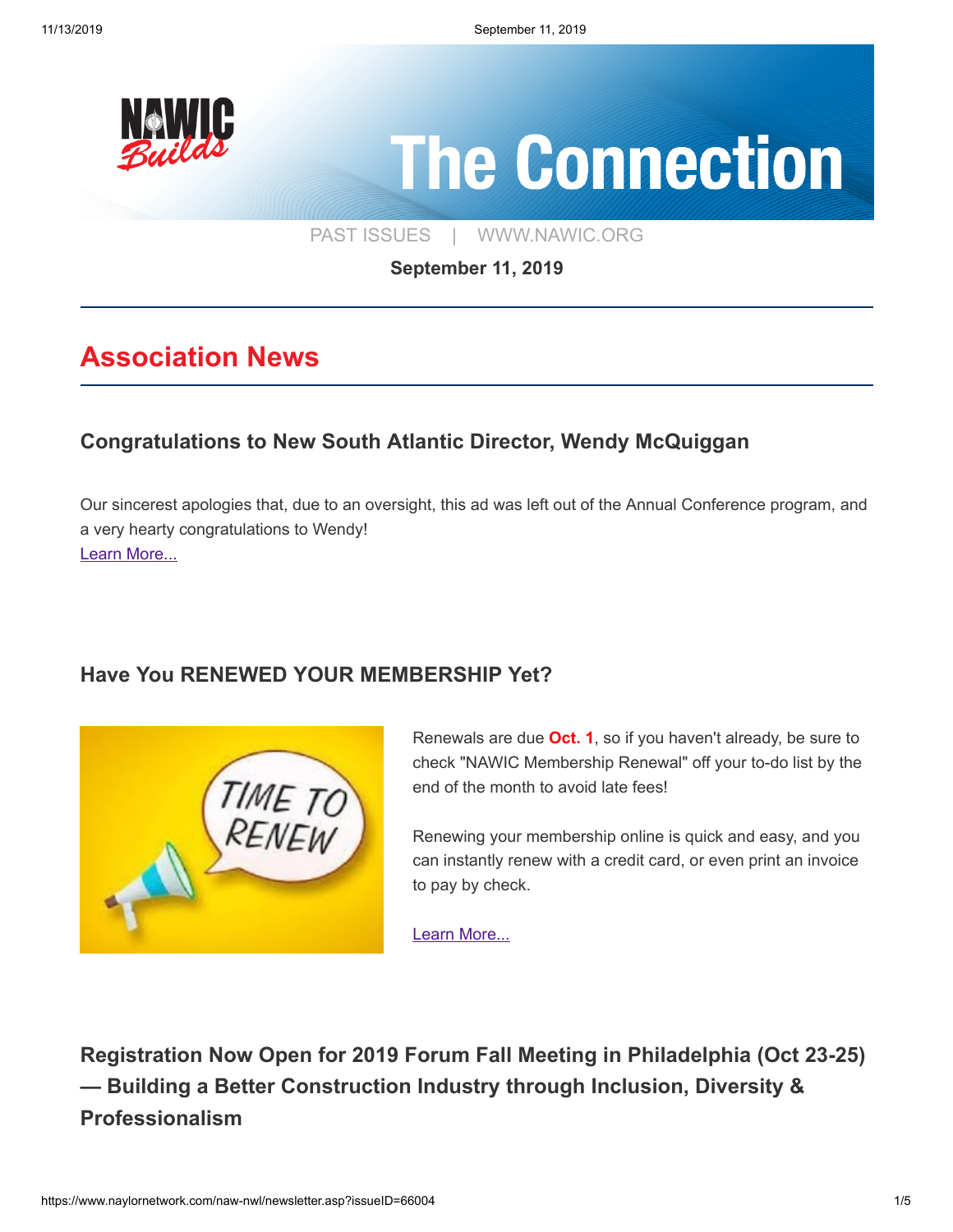Two nationally-renowned speakers and authors, Kathleen Nalty and Lauren Rikleen, will address the importance of understanding the impact of inclusion and multi-generational leadership in the workforce. [Learn More...](https://www.americanbar.org/events-cle/mtg/inperson/346163250/)

## **[NAWIC in the News! — NAWIC Introduces Girls to Careers in Construction](https://www.naylornetwork.com/naw-nwl/pdf/NAWIC_introduces_girls.pdf)**

The following article was published at dailyreporter.com in July and covers the amazing work being done by the Wisconsin chapter of NAWIC and their Camp NAWIC. [Learn More...](https://www.naylornetwork.com/naw-nwl/pdf/NAWIC_introduces_girls.pdf)

## **[NAWIC in the News! — On the Level: Despite Enduring Biases, Osheim Sees](https://www.naylornetwork.com/naw-nwl/pdf/ON_THE_LEVEL__Despite_enduring_biases,_Osheim_sees_woman_advancing_in_co....pdf) Women Advancing in Construction**

Milwaukee Chapter President, Barbara Osheim, was featured on dailyreporter.com in June and, in the interview below, speaks of her hope for the future of women in the industry. [Learn More...](https://www.naylornetwork.com/naw-nwl/pdf/ON_THE_LEVEL__Despite_enduring_biases,_Osheim_sees_woman_advancing_in_co....pdf)

### **[2019 Annual Conference Survey](https://www.naylornetwork.com/naw-nwl/articles/index.asp?aid=579513&issueID=66004)**



Thank you to all who attended NAWIC's 64th Annual Conference in Atlanta, Aug. 21-24! We have a quick favor to ask... [Learn More...](https://www.naylornetwork.com/naw-nwl/articles/index.asp?aid=579513&issueID=66004)

# **Education / Training**

## **[Updated Training Documents and Committee Handbooks Now Available](https://www.naylornetwork.com/naw-nwl/articles/index.asp?aid=579428&issueID=66004)**

Chapter Leadership Training documents and updated Safety Committee and Board Installation handbooks are now available on the website.

Handbooks: [www.nawic.org/nawic/Handbooks.asp](https://www.nawic.org/nawic/Handbooks.asp)

Chapter Leadership Training: [www.nawic.org/nawic/Chapter\\_Officer\\_Information.asp](https://www.nawic.org/nawic/Chapter_Officer_Information.asp)

#### [Learn More...](https://www.naylornetwork.com/naw-nwl/articles/index.asp?aid=579428&issueID=66004)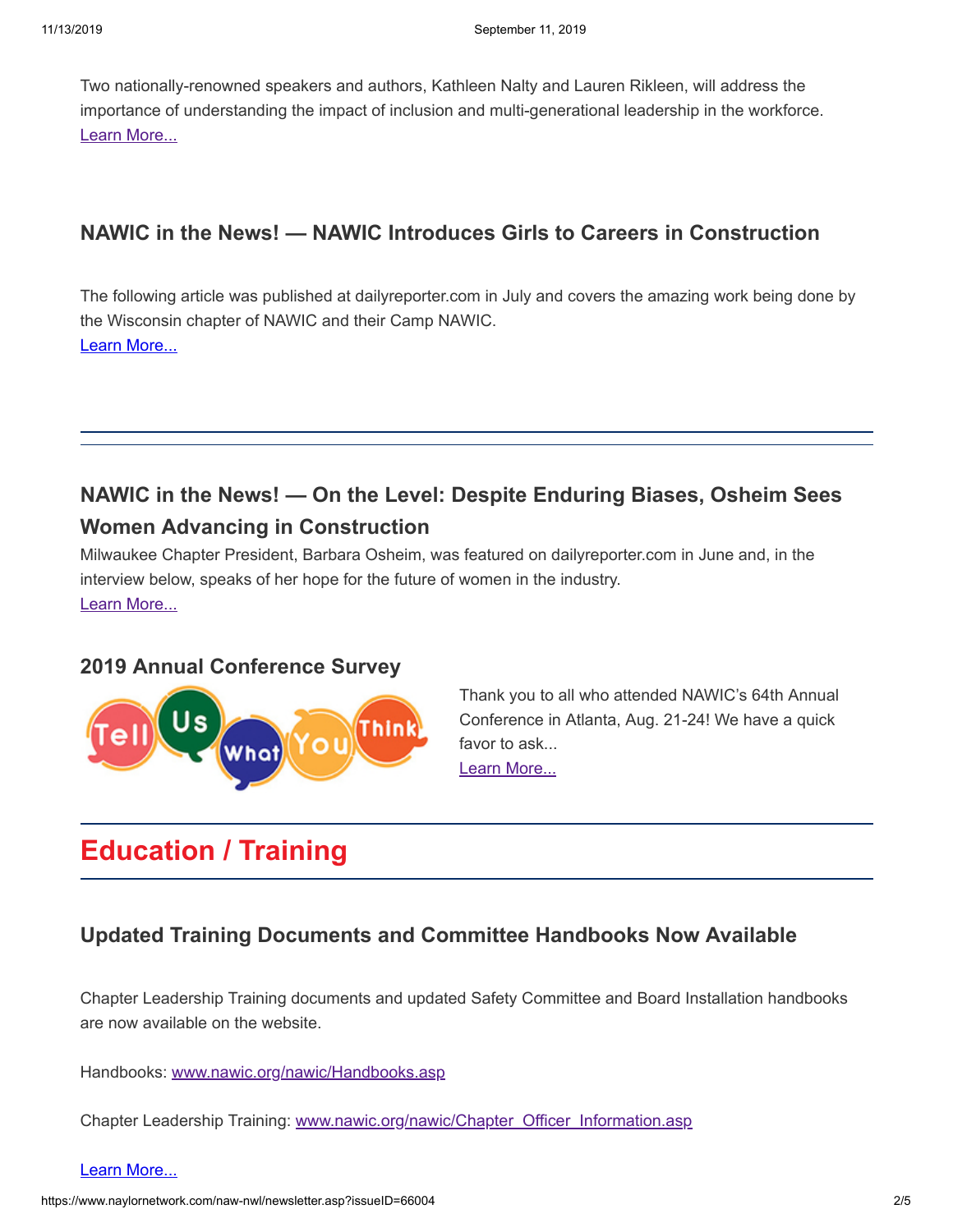### **[Leadership Book Club Update](https://www.naylornetwork.com/naw-nwl/articles/index.asp?aid=579434&issueID=66004)**

Leadership Book Club's October selection has been made!

As we start "Paving New Roads to Construction" for the 2019-2020 NAWIC year, the book that will be discussed by all of the Leadership Book Club groups [beginning in October is, Girl, Stop Apologizing: A Shame-Free Plan for](https://www.amazon.com/Girl-Stop-Apologizing-Shame-Free-Embracing/dp/1400209609) Embracing and Achieving Your Goals.

[Learn More...](https://www.naylornetwork.com/naw-nwl/articles/index.asp?aid=579434&issueID=66004)



## **Industry Update**

## **[OSHA Publishes Request for Information on Table 1 of the Respirable](https://www.naylornetwork.com/naw-nwl/articles/index.asp?aid=579512&issueID=66004) Crystalline Silica Standard for Construction**



On August 15, 2019, OSHA published a Request for Information seeking comment on possible revisions to Table 1 of the Respirable Crystalline Silica Standard for Construction. [Learn More...](https://www.naylornetwork.com/naw-nwl/articles/index.asp?aid=579512&issueID=66004)

## **[Returning Lawmakers Could Move on Several Infrastructure Bills](https://www.constructiondive.com/news/returning-lawmakers-could-move-on-several-infrastructure-bills-including/562508/)**

As Congress reconvenes after a five-week break, members will be considering several pieces of legislation of interest to the construction industry.

*Source: Construction Dive* [Learn More...](https://www.constructiondive.com/news/returning-lawmakers-could-move-on-several-infrastructure-bills-including/562508/)

## **[DOL Apprenticeship Plan Stirs Debate](https://www.constructiondive.com/news/dol-apprenticeship-plan-stirs-debate-among-contractors/562151/)**

Department of Labor officials considering a new rule for U.S. apprenticeship programs have received more than 325,000 comments. Source: Construction Dive [Learn More...](https://www.constructiondive.com/news/dol-apprenticeship-plan-stirs-debate-among-contractors/562151/)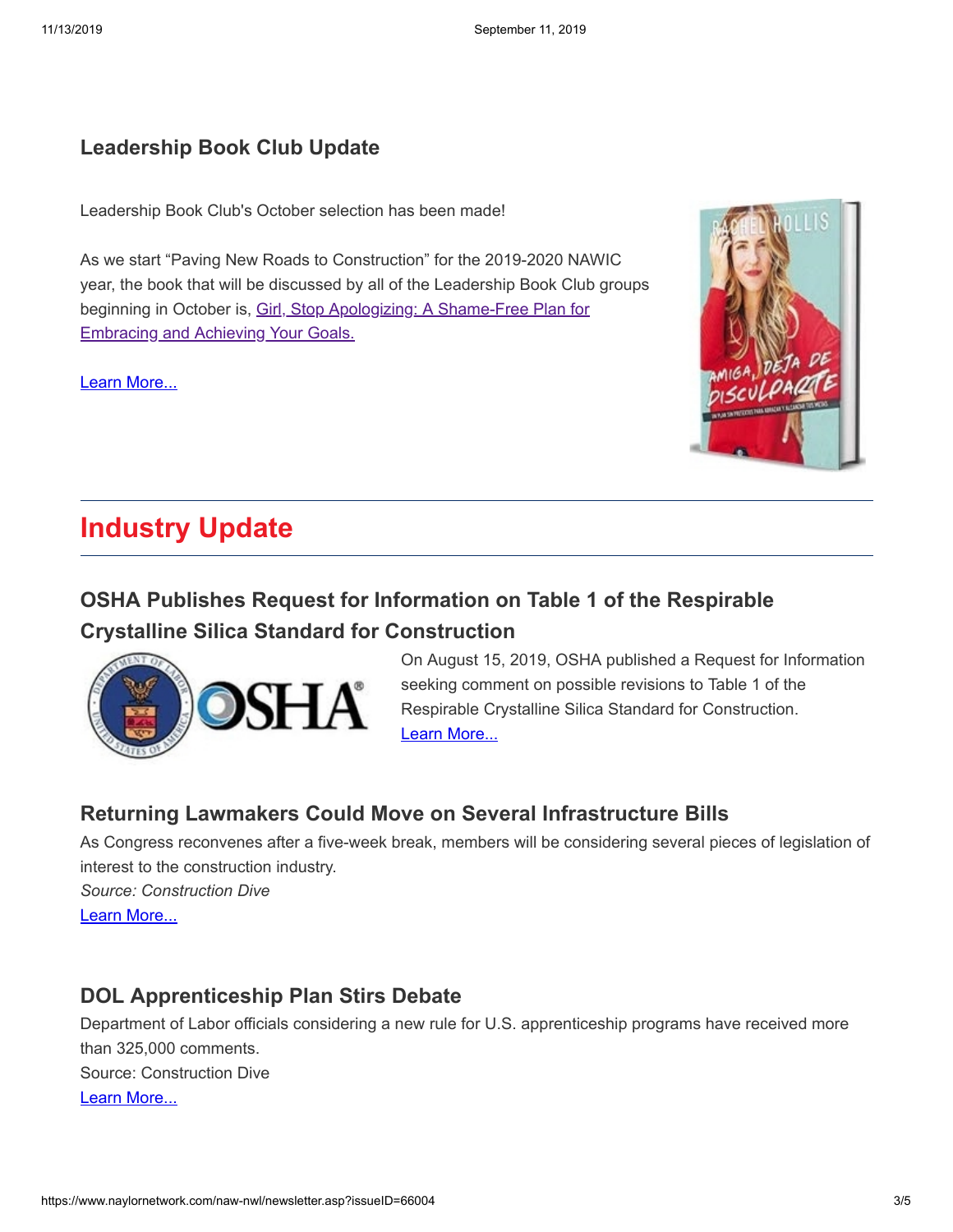| 11<br>Sep 2019 | <b>National Founders Day</b><br>Follow us on Social Media with #FoundersDay19 for some trivia and fun!"<br>Learn More |
|----------------|-----------------------------------------------------------------------------------------------------------------------|
| 30<br>Sep 2019 | <b>End of NAWIC Fiscal Year</b>                                                                                       |
| Oct 2019       | <b>Dues Renewal Deadline</b><br>Learn More                                                                            |
| Oct 2019       | <b>2019 Pacific Southwest Fall Conference</b><br>October 4-5, 2019<br>Colorado Springs, CO<br>Learn More              |
| Oct 2019       | <b>2019 Southeast Fall Conference</b><br>October 4-5, 2019<br>Birmingham, AL<br>Learn More                            |
| 18<br>Oct 2019 | <b>2019 North Central Fall Conference</b><br>October 18-19, 2019<br>Lexington, KY<br>Learn More                       |
| 18<br>Oct 2019 | <b>2019 South Atlantic Fall Conference</b><br>October 18-19, 2019<br>Charleston, SC<br>Learn More                     |

## **[2019 Midwest Fall Conference](https://www.nawicmidwestregion.org/2019-fall-conferencekc.html)**